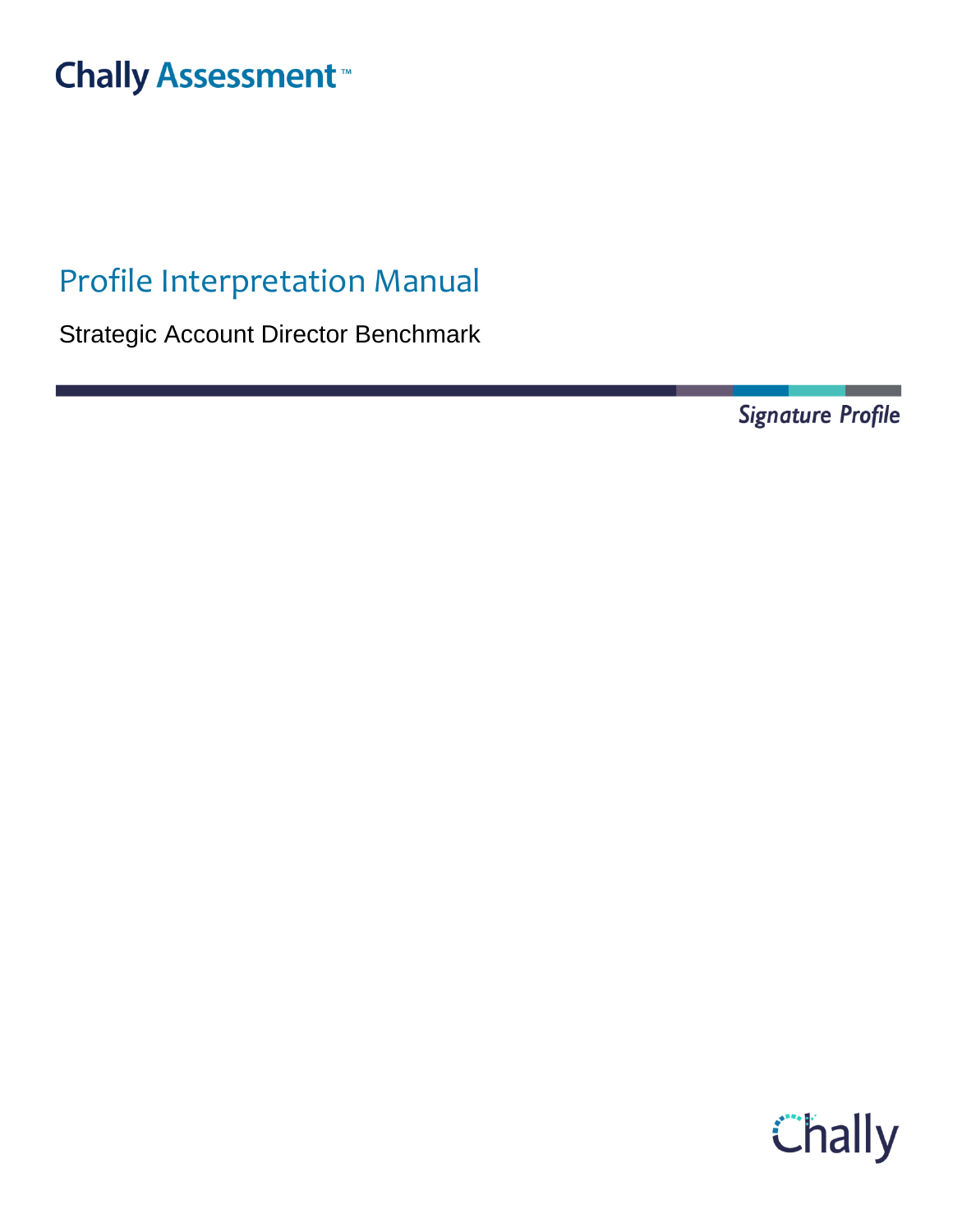## Benchmark Profile Description

The Strategic Account Director role is responsible for large, multi-site accounts – usually once a deal has been closed at the corporate level. People in these roles coordinate the execution of the sales agreement for various customer locations. Key activities include meeting with executives and discussing the business case that represents their competitive advantage. Post-sale implementation is also a key responsibility to ensure endusers in the various customer locations receive consistent benefits.

### Predictive Competencies

- Champions Initiatives and Leads Change
- Commits Extra Effort to Ensure Success
- Proactively Mentors and Supports Others
- Demonstrates Learning Orientation
- Engages Others in Learning to Maximize Benefit from Purchase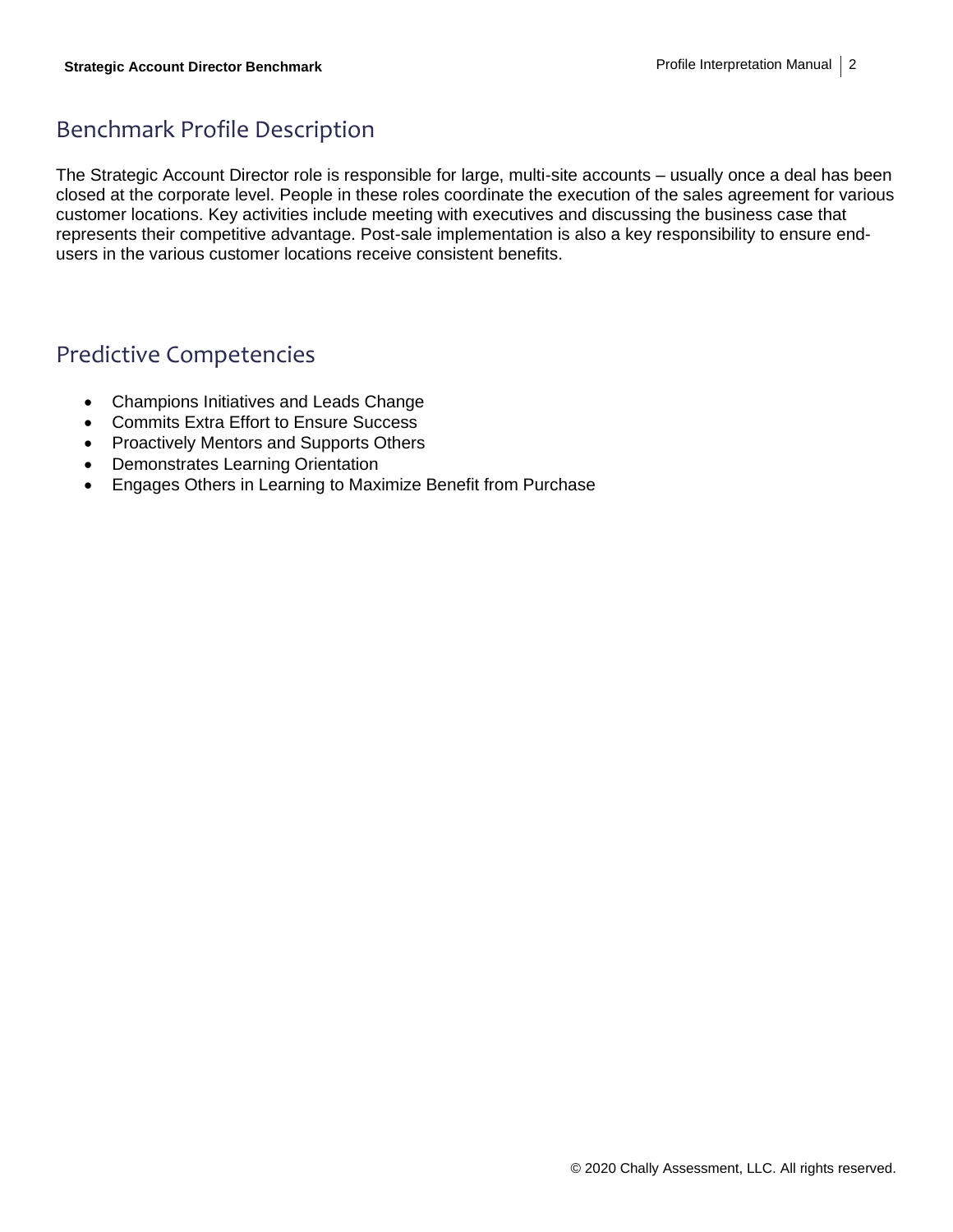## Predictive Competencies

#### Champions Initiatives and Leads Change

Demonstrates a willingness to take action on problems or opportunities without prompting; possesses the intrinsic desire and willingness to push toward achieving a desired goal or end-state without suggestion from others; prepares alternatives so the outcome is not jeopardized by unexpected barriers; exhibits the desire to blaze new trails as a means to an end

| <b>LOW SCORES</b>                                                                                                                                                                                                                                                                                                                                                                                                                                                                                                         | <b>HIGH SCORES</b>                                                                                                                                                                                                                                                                                                                                                                                                                                                                                                                                                                                                                                                                                                                                                                                                                                                                                                 |
|---------------------------------------------------------------------------------------------------------------------------------------------------------------------------------------------------------------------------------------------------------------------------------------------------------------------------------------------------------------------------------------------------------------------------------------------------------------------------------------------------------------------------|--------------------------------------------------------------------------------------------------------------------------------------------------------------------------------------------------------------------------------------------------------------------------------------------------------------------------------------------------------------------------------------------------------------------------------------------------------------------------------------------------------------------------------------------------------------------------------------------------------------------------------------------------------------------------------------------------------------------------------------------------------------------------------------------------------------------------------------------------------------------------------------------------------------------|
| Uncomfortable developing a solution to a problem or<br>trying a different approach without positive directives<br>from a higher authority<br>Hesitates to push own ideas or drive new goals<br>May be too willing to leave well enough alone and<br>conforms to established rules and principles<br>Uncomfortable pushing beyond easy or traditional<br>responses to creative or original thinking<br>Tends to wait patiently for situations to settle over<br>time or to correct themselves in a more natural<br>fashion | Champions new initiatives and identifies opportunities<br>or issues requiring change without prompting<br>When barriers to goal accomplishment are<br>encountered, is willing to introduce and implement a<br>solution throughout own sphere of influence<br>Willing to take the lead, even if others don't initially<br>understand or approve<br>Focuses effort and resources on initiatives or<br>solutions that will positively contribute to the desired<br>result; does not simply try to 'build a better<br>mousetrap'<br>Changes the present status in order to improve the<br>position of the group or organization in meeting its<br>objectives<br>Installs targeted, selective changes that provide real<br>added value to the organization<br>More than simply overcoming a negative or<br>preventing a loss, the solutions or changes initiated<br>leave the job (task, project) with something gained |

- A cautious approach because of being more concerned about protecting against downside negatives than taking a chance on building an improvement that may not be useful
- **EXECT ADDED FIND THE SHOW THE SHOW THE SHOW THE SHOW THE SHOW IS SHOW THE SHOW THE SHOW THE SHOW THE SHOW THE SHOW THE SHOW THE SHOW THE SHOW THE SHOW THE SHOW THE SHOW THE SHOW THE SHOW THE SHOW THE SHOW THE SHOW THE SHO**
- A willingness to develop a solution once the problem is articulated and they are asked to champion the design and implementation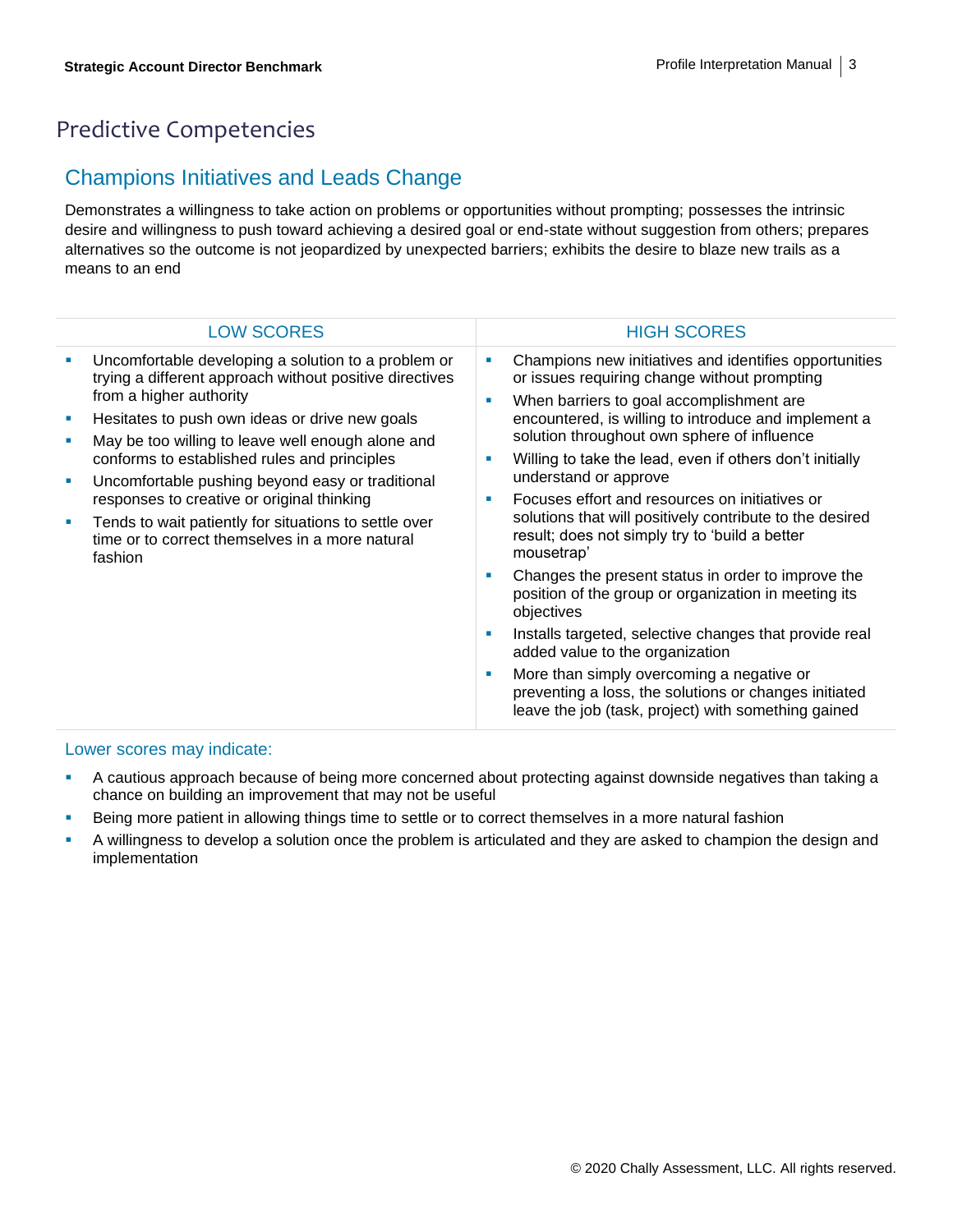## Commits Extra Effort to Ensure Success

Thrives on working; tends to achieve higher results in direct proportion to the time they are willing to commit to their work; remains focused on the goal and not easily discouraged or distracted; uses work as an opportunity for interaction and incorporates interpersonal contacts into task accomplishment; sees work as a major source of personal satisfaction

| <b>LOW SCORES</b>                                                                                                                                                                                             |   | <b>HIGH SCORES</b>                                                                                                                                                  |
|---------------------------------------------------------------------------------------------------------------------------------------------------------------------------------------------------------------|---|---------------------------------------------------------------------------------------------------------------------------------------------------------------------|
| May embrace a somewhat rigid separation of<br>professional and personal commitments that limits<br>flexibility in balancing the time and resources devoted<br>to work and leisure                             | ш | Seeks to balance work and life priorities<br>while committing time and resources to results<br>accomplishment that surpasses what is just<br>acceptable or expected |
| More inclined to work a set schedule of hours than<br>to commit resources as required by the objective                                                                                                        | п | Dedicated to achieving business results, even at<br>some personal sacrifice                                                                                         |
| Distinguishes personal time from work and<br>career commitments and not likely to make consistent<br>sacrifices in their personal lives to accommodate<br>extraordinary advancements in their work objectives | × | Defines themselves to a great extent by their work<br>and derives personal satisfaction from success and<br>accomplishments in their career                         |
| Becomes distracted by unexpected obstacles or may<br>not effectively plan to deal with job demands                                                                                                            | × | Builds into the schedule the time required to lay the<br>groundwork and develop the plans for achieving work<br>objectives                                          |
| May not recognize that opportunities to advance goals<br>can be present in the personal interactions that occur<br>in the workplace                                                                           | ш | Retains control of objectives by preparing action steps<br>and evaluating progress                                                                                  |
|                                                                                                                                                                                                               | п | Remains focused when the commitment to their work<br>is threatened by internal or external distractions                                                             |
|                                                                                                                                                                                                               | × | Enjoys finding opportunities to mix personal<br>interaction with goal accomplishment                                                                                |
|                                                                                                                                                                                                               |   |                                                                                                                                                                     |

- **•** A desire for balance in one's life with sufficient personal and family time
- **•** A preference for a 40-hour work week with stable and predictable time requirements
- **•** Career advancement is not a strong priority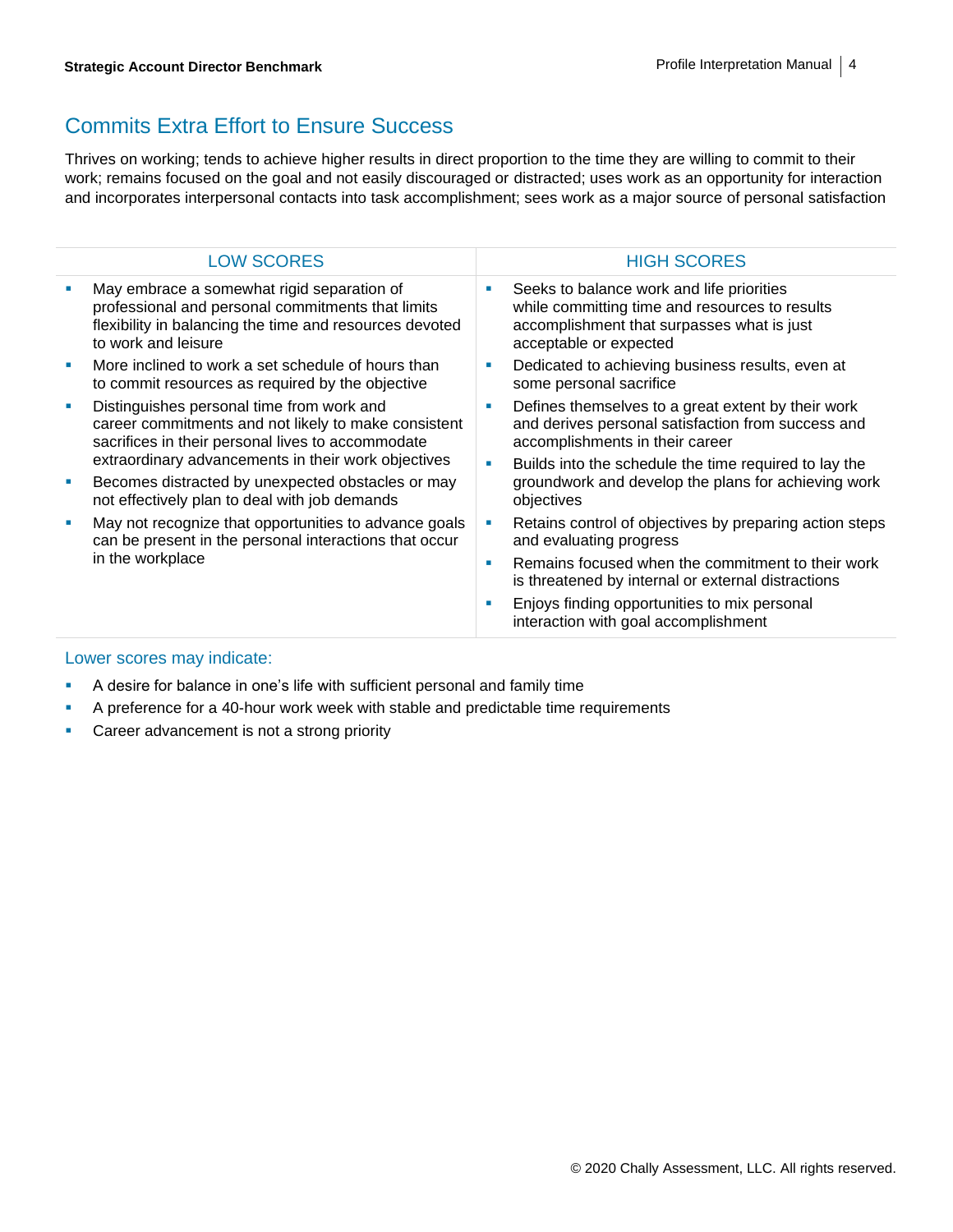## Proactively Mentors and Supports Others

Derives genuine satisfaction from giving advice, encouragement, and support to others; takes pride in nurturing and developing others; seeks opportunities to share expertise and experience in a mentoring role; is willing to address basic or rudimentary issues necessary to bring a novice up to speed; takes responsibility for motivating others to learn and grow

|                            | <b>LOW SCORES</b>                                                                                                    |         | <b>HIGH SCORES</b>                                                                                                        |
|----------------------------|----------------------------------------------------------------------------------------------------------------------|---------|---------------------------------------------------------------------------------------------------------------------------|
| M.                         | Loses patience with individuals lacking the motivation<br>or enthusiasm to learn what is being taught                | a.      | Serves as a mentor and coach to those needing<br>individual guidance                                                      |
| ш                          | Prefers to offer expertise to those who have mastered<br>the basics and are actively seeking advanced<br>learning    | ш<br>M. | Derives satisfaction from giving encouragement and<br>support to others<br>Volunteers advice or assistance to help others |
| ×.                         | Waits for advice and support to be requested by<br>individuals interested in learning rather than being<br>proactive |         | achieve job and career success<br>Adjusts coaching to accommodate novices as well as<br>more experienced individuals      |
| ш                          | Does not want to appear invasive by offering help<br>without invitation                                              | a.      | Takes pride in being a role model                                                                                         |
|                            | Resists being obligated to function in an advisory<br>capacity                                                       |         |                                                                                                                           |
| Lower scores may indicate: |                                                                                                                      |         |                                                                                                                           |

- **•** A strong need to provide advice to others but rules against doing so unless specifically asked because of not wanting to appear invasive
- **•** A preference for being seen as an expert but teaching or training only those who have mastered the basics and are actively seeking advanced learning
- **•** An impatience with others who seem content to remain unenlightened but willing to complain about the situation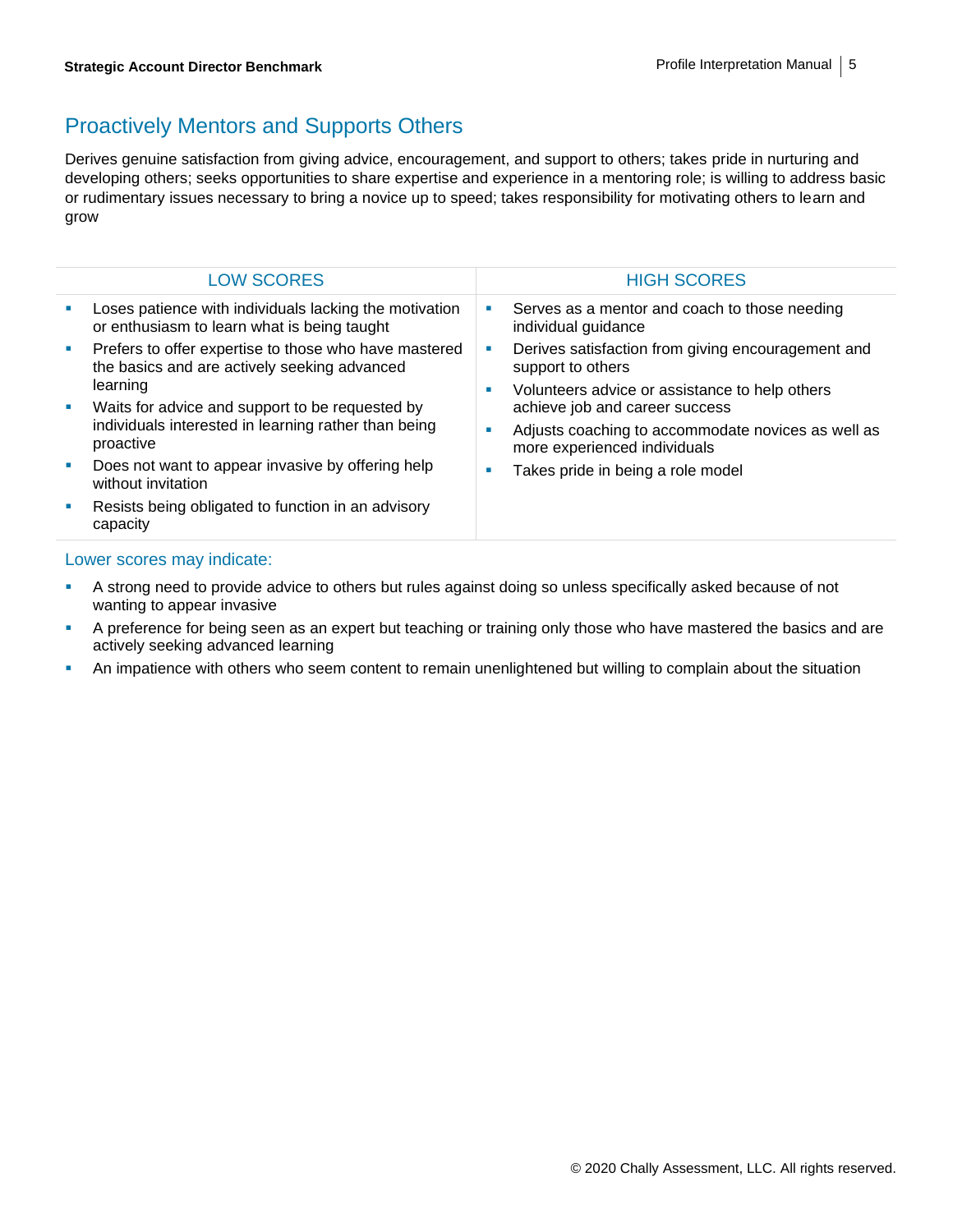#### Demonstrates Learning Orientation

Seeks to stay abreast of new developments in core competencies and to learn enough about related fields to apply knowledge effectively in the business; enjoys learning and is intellectually curious; has a strong desire to continuously improve knowledge, skills, and abilities; sees learning and knowledge as the keys to building the skills and abilities essential to job and career success

|   | <b>LOW SCORES</b>                                                                                                                | <b>HIGH SCORES</b>                                                                                                                     |
|---|----------------------------------------------------------------------------------------------------------------------------------|----------------------------------------------------------------------------------------------------------------------------------------|
| × | Tends to rely on others' expertise in areas where<br>there isn't a strong understanding of core principles                       | Stays abreast of developments in the field in order to<br>effectively apply knowledge                                                  |
| × | Applies existing knowledge to objectives and<br>problems without taking the steps to expand and<br>update understanding          | Reviews professional online publications and up-to-<br>date information and developments in all fields related<br>to core competencies |
| ш | Any interest in exploring new developments may be<br>cursory and driven by business demands rather than<br>by personal curiosity | Routinely collects and reviews key data and<br>information to track progress on all important<br>functions                             |
|   | May spend insufficient time tracking all key business<br>information sources                                                     | Incorporates professional expertise into projects and<br>new initiatives                                                               |

- **•** A desire to apply the acquired body of knowledge without a strong need to continually expand and update it
- **EXECT A tendency to rely on others' expertise and to learn only what is necessary to determine what questions to ask**
- A reluctance to build in and regularly monitor the ongoing tracking systems for key areas of the business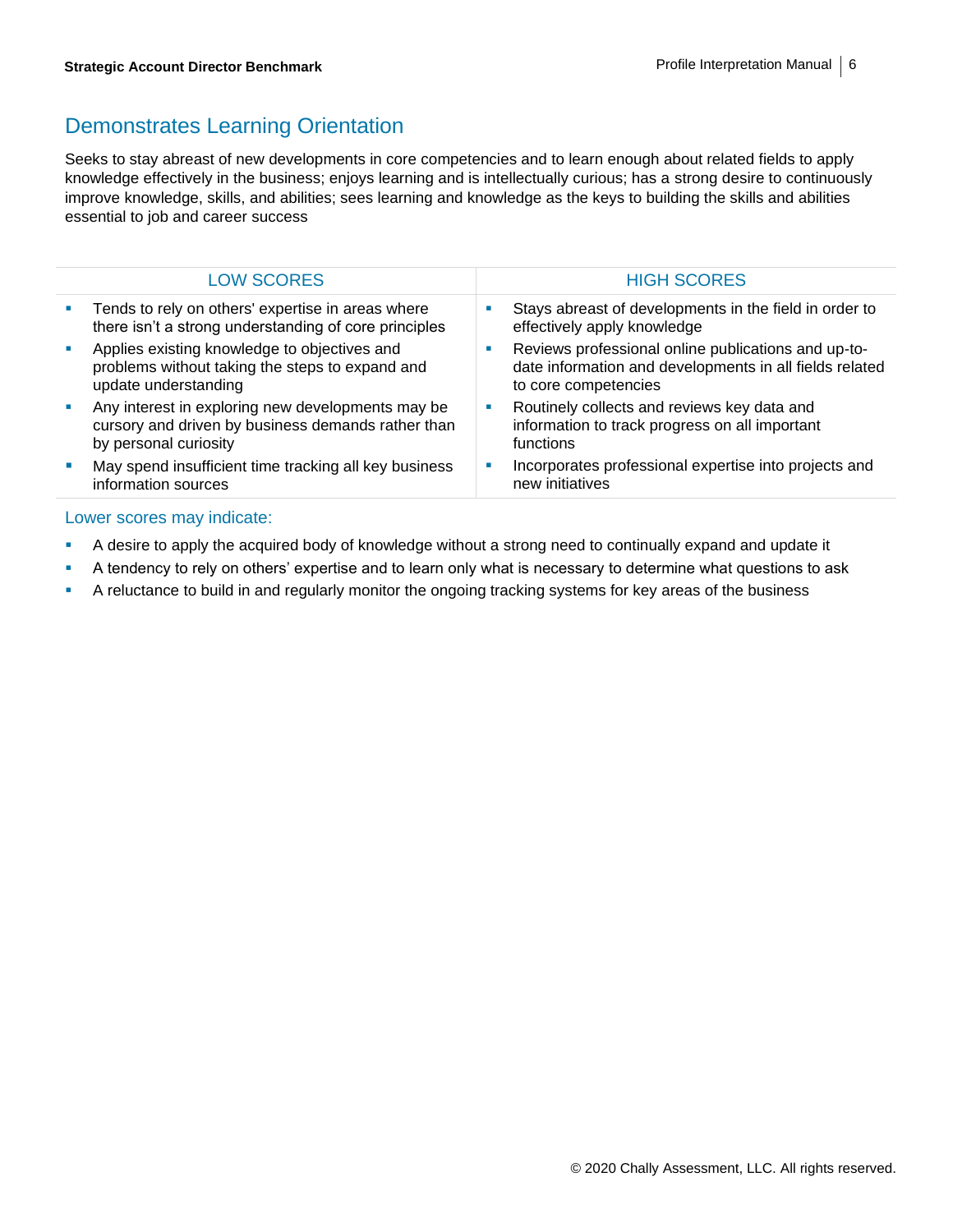### Engages Others in Learning to Maximize Benefit from Purchase

Helps the customer to gain maximum benefit from the product or service by committing to continuous education that provides information updates or product training; prepares more structured sessions to cover the most critical areas of learning; stays on top of information needed by customers in an effort to serve as a resource; takes responsibility for motivating customers to update their information; reinforces shared information through periodic repetition; routinely adjusts education process to address individual and group progress or understanding

| <b>LOW SCORES</b>                                                                                                                                                                                          | <b>HIGH SCORES</b>                                                                                                                                                                                   |
|------------------------------------------------------------------------------------------------------------------------------------------------------------------------------------------------------------|------------------------------------------------------------------------------------------------------------------------------------------------------------------------------------------------------|
| Prefers one-on-one training or a more loosely<br>a.<br>organized curriculum to the structured requirements of<br>a scheduled class session                                                                 | Prepares scheduled and consistent programs to train<br>or educate others                                                                                                                             |
| Expects the people being trained to be self-motivated<br>to learn and becomes impatient when required to<br>repeat or reinforce already covered information                                                | Establishes measurable criteria for assessing<br>×<br>progress in the learning process<br>Demonstrates patience and a willingness to repeat or<br>reinforce ideas and information until the audience |
| Does not implement a tracking process for assessing<br>the effectiveness of teaching efforts or the progress of<br>trainees<br>Enjoys working on content delivery and may be more                          | understands<br>Focuses training sessions on those competencies that<br>٠<br>will make a difference in the group's ultimate<br>effectiveness                                                          |
| concerned with the audience's assessment of own<br>public speaking skills than with the subject matter<br>Tries to make the training entertaining at the expense<br>of providing only relevant information | Concentrates more on the results produced or change<br>п<br>accomplished through training than with how<br>attractive or entertaining the training can be                                            |

- **•** A tendency to rush through the training without gauging how much is being absorbed or retained by the group
- More of a preference for one-on-one coaching and/or more free form curriculum than formal class sessions
- **•** A preference for a more off-the-cuff training style